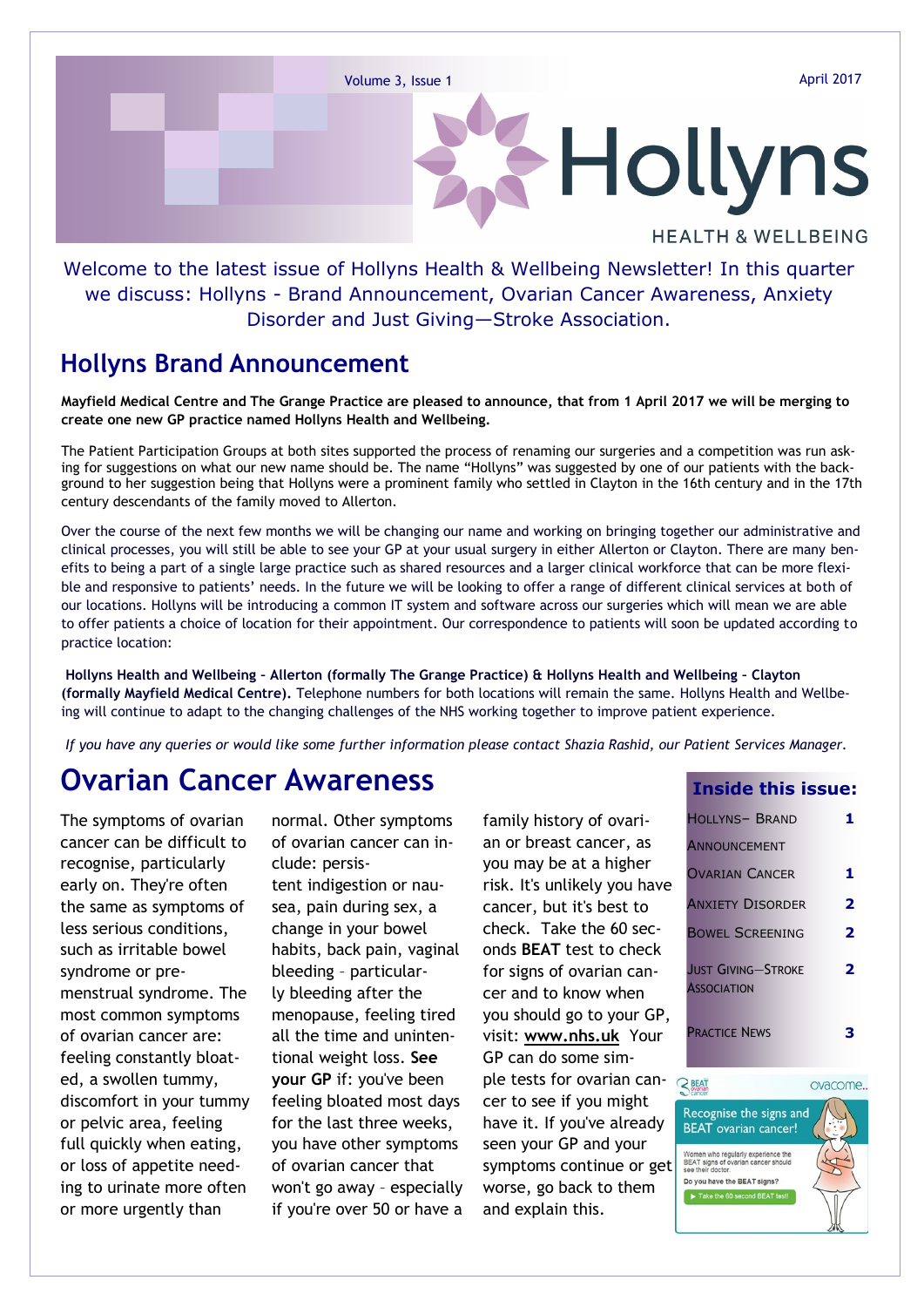## **ANXIETY DISORDER — SYMPTOMS OF ANXIETY**

Anxiety is a feeling of unease, worry or fear. Everyone feels anxious at some point in their life, but for some people it can be an ongoing problem. A little bit of anxiety can be helpful; for example, feeling anxious before an exam might make you more alert and improve your performance. But too much anxiety could make you tired and unable to concentrate. Anxiety can have both psychological and physical symptoms. Psychological symptoms can include: feeling worried or uneasy a lot of the time,



having difficulty sleeping which makes you feel tired, not being able to concentrate, being irritable, being extra alert, feeling on edge or not being able to relax, needing frequent reassurance from other people, feeling tearful, When you're feeling anxious or stressed, your body releases stress hormones, such as adrenaline and cortisol. These cause the physical symptoms of anxiety, such as an increased heart rate and increased sweating. Physical symptoms can include: a pounding heartbeat, breathing faster, palpitations (an irregular heartbeat), feeling sick, chest pains, headaches, sweating, loss of appetite, feeling faint, needing the toilet more frequently or "butterflies" in your tummy. Anxiety can also be a symptom of another condition, such as [panic disorder](http://www.nhs.uk/conditions/panic-disorder/pages/introduction.aspx) (when you have [panic attacks\)](http://www.nhs.uk/Conditions/stress-anxiety-depression/Pages/understanding-panic-attacks.aspx) or [post-traumatic stress disor-](http://www.nhs.uk/conditions/post-traumatic-stress-disorder/pages/introduction.aspx)

[der,](http://www.nhs.uk/conditions/post-traumatic-stress-disorder/pages/introduction.aspx) which is caused by frightening or distressing events. There are effective treatments available for anxiety and panic disorders, so do talk to your GP if you think you may benefit from them.

## **BOWEL CANCER AND BOWEL SCREENING**

Bowel cancer is a general term for cancer that begins in the large bowel. Depending on where the cancer starts, bowel cancer is sometimes called colon or rectal cancer. Bowel cancer is one of the most common types of cancer diagnosed in the UK. Most people diagnosed with it are over the age of 60. The three main symptoms of bowel cancer are: persistent [blood in the stools](http://www.nhs.uk/conditions/rectal-bleeding/Pages/Introduction.aspx) – that occurs for no obvious reason or is associated with a change in bowel habit, a persistent change in your bowel habit – which usually means going more often, with looser stools persistent lower [abdominal \(tummy\)](http://www.nhs.uk/conditions/stomach-ache-abdominal-pain/Pages/Introduction.aspx)  [pain,](http://www.nhs.uk/conditions/stomach-ache-abdominal-pain/Pages/Introduction.aspx) bloating or discomfort – that's always caused by eating and may be associated with loss of appetite or significant [unintentional weight loss.](http://www.nhs.uk/Conditions/unexpected-weight-loss/Pages/Introduction.aspx) The symptoms of bowel cancer can be subtle and don't necessarily make you feel ill. However, it's worth waiting for a short time to see if they get better as the symptoms of bowel cancer are persistent. If you're

unsure whether to see your GP, try the [bowel cancer symptom checker:](http://www.nhs.uk/Tools/Pages/Bowel-cancer-self-assessment.aspx)  **www.nhs.uk** If bowel cancer is detected at an early stage, before symptoms appear, it's easier to treat and there's a better chance of surviving it. To detect cases of bowel cancer sooner, the NHS offers two types of bowel cancer screening to adults registered with a GP in England: **All men and women aged 60-74 are invited to carry out a faecal occult blood (FOB) test**. Every two years, they're sent a home test kit, which is used to collect a stool sample. If you're 75 or over, you can ask for this test by calling the freephone helpline on 0800 707 60 60. **An additional one off test called bowel scope screening** is gradually being introduced in England, this is



offered to men and women at the age of 55. It involves a doctor or nurse using a thin flexible instrument to look inside the lower part of the bowel. Taking part in bowel cancer screening reduces your chances of dying from bowel cancer, and removing polyps in bowel scope screening can prevent cancer. However, all screening involves a balance of potential harms, as well as benefits.

## **JUST GIVING — STROKE ASSOCIATION**



Our Assistant Business Manager Rebecca Hanson, will be running 5k-a-day during the month of May in memory of her mum Cindy for the Stroke Association's Make May Purple Campaign. Cindy sadly passed away almost 6 years ago at the age of 44, she suffered a subarachnoid haemorrhage (Stroke). Rebecca will run 5km (which is 3.2 miles) every single day in May to raise much needed funds for the Stroke Association and is hoping that on the last day of May she can create a group run to finish the month off in style, Rebecca commented "Had my mum survived her stroke then I'm certain that I would have taken advantage of the good work that the Stroke Association do in order to help me to support and rehabilitate her. Mum was also an organ donor and helped 6 people waiting on transplant lists by giving the gift of life."



If you would like to sponsor Rebecca and help the Stroke Association continue their good work in research and patient care please visit

**www.justgiving.com/fundraising/5k-a-dayMay**.

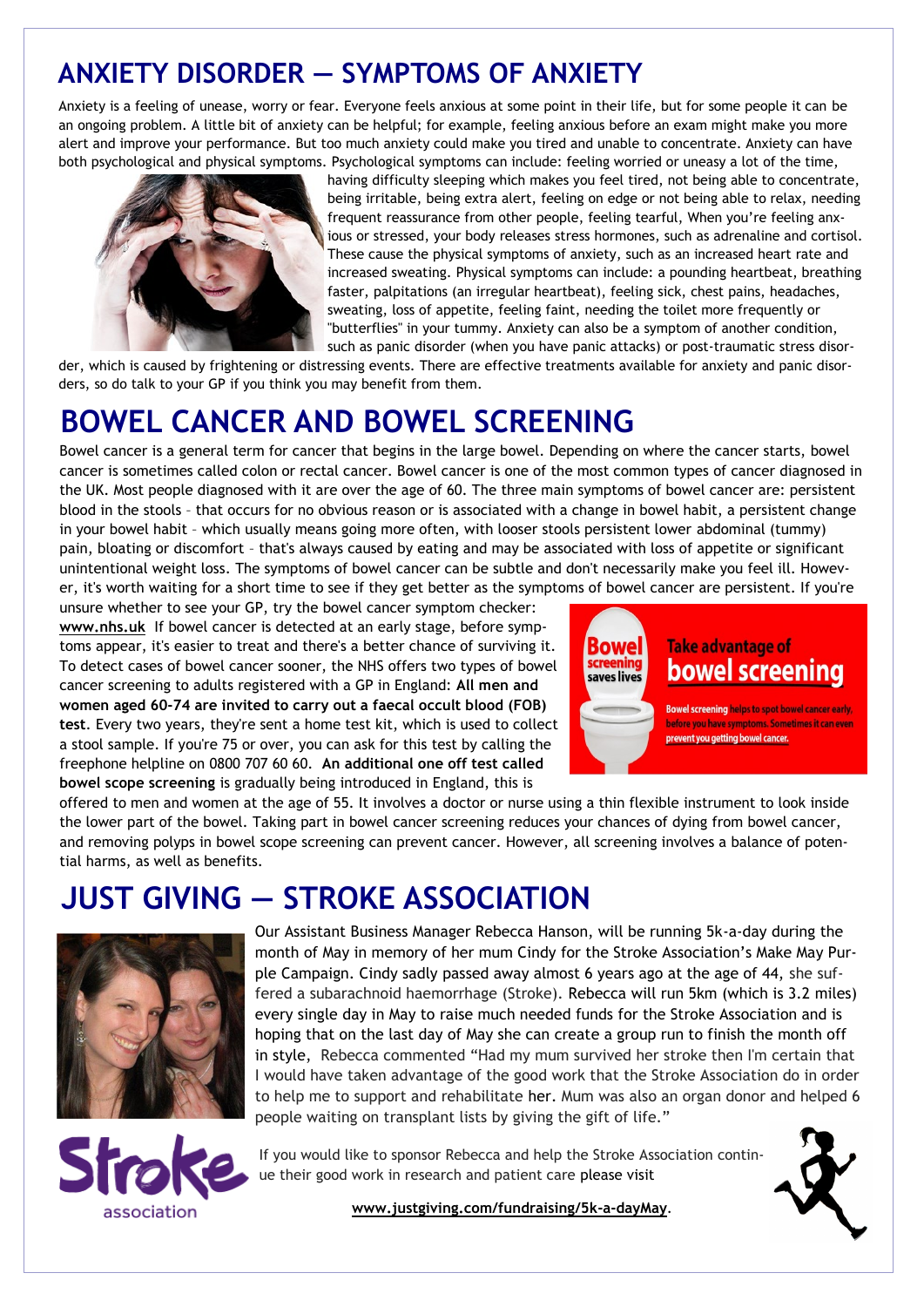Did you know that you can book appointments online and order repeat prescriptions? Register for SystmOnline with the Reception Team and then log on via www.mayfieldmedicalcentre.com or www.grangepractice.co.uk depending on which site you are registered with.





Hollyns Health and Wellbeing—Clayton will be sad to see Charlotte Todd (one of our Receptionists) leave the Practice at the end of April but wish her all the best in her new career.

## **Attending your appointment!**

As a practice we are continually looking to improve our service and make more appointments available to patients. However the number of patients who fail to attend appointments without ringing to cancel is still very high.

Between 1st January 2017 and 31st March 2017 Hollyns Health & Wellbeing—Clayton had **438** Did Not Attend appointments. That's **118** hours worth of wasted appointments.

Hollyns Health & Wellbeing—Allerton had **528** Did Not Attend appointments. That's **135.5** hours worth of wasted appointments.

**Please remember to cancel your appointment if you are unable to attend!**



We want your views! We are keen to hear feedback about the services we provide. Please log on to www.mayfieldmedicalcentre.com or www.grangepractice.co.uk and visit the Virtual Surgery and use the Contact Us button in the waiting area to email us your comments.